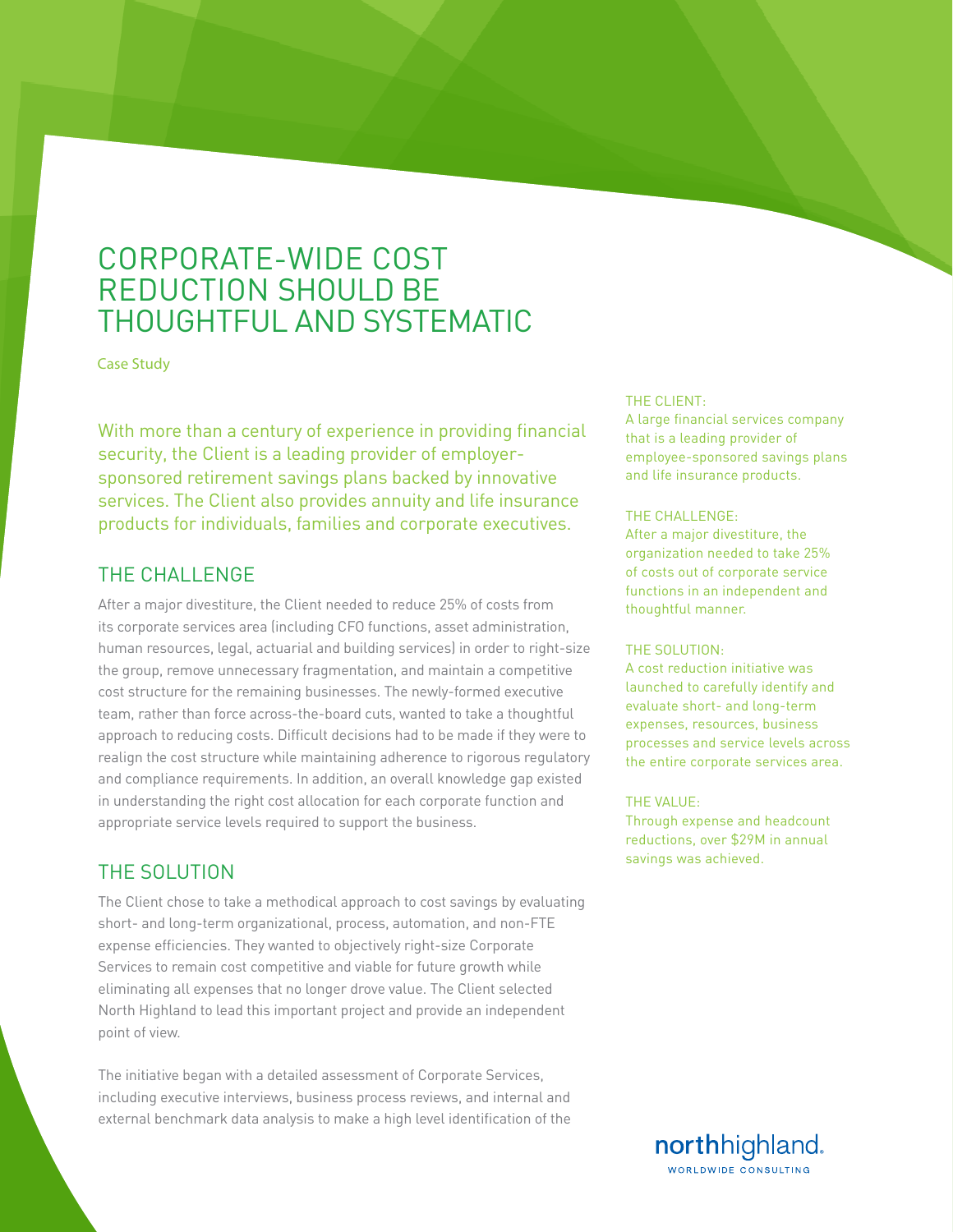most likely potential reductions. The assessment concluded that there were three primary areas for cost reduction opportunities:

### EXPENSES

Discretionary spending reviews were conducted, with items evaluated for elimination, deferral or renegotiation. Operating expense reductions were realized in a number of areas, including office moves and furnishings, storage costs, legal and association fees, periodicals, corporate donations, staff development, consulting services, auditor's fees and software charges.

### RESOURCES

Workshops were held with representatives from each service area to identify how time was spent. Using predefined service levels, the teams were asked to classify all work activity as basic, value add, gold star or unnecessary. With classification in place, the management team was then asked to prioritize all activities to be continued, modified or stopped, and then present the findings to the company wide steering committee for final approval. As the work sessions were completed, remaining activities were associated with existing or new roles, and organizations were defined to support the revised responsibilities. Standard expectations around span of control were used to de-layer the organization and to remove the role inflation that had occurred over time.

### PROCESS AND AUTOMATION CHANGES

During the work sessions, pain points were identified, and high-level descriptions of root causes were captured. These pain points translated into process and automation improvement opportunities that were filtered to a list of over 200 cost reduction opportunities. These opportunities were either immediately implemented or included as high priorities for the upcoming fiscal year.

Once all opportunities had been identified, the leadership team was ready to make the immediate organizational changes designed to generate efficiencies and desired cost savings. Process improvements and new service levels were implemented in all corporate services functions according to the new business model, and a steering committee was formed to provide ongoing cross-functional oversight.

"UNIFORM, TOP-DOWN COST CUTTING MAY APPEAR QUICK AND EFFECTIVE, BUT IT MAY ALSO HURT AN ORGANIZATION IN THE LONG RUN. NORTH HIGHLAND'S BOTTOM-UP APPROACH MATCHED OUR PHILOSOPHY EXACTLY. WITH THEIR STRUCTURE AND CHANGE MANAGEMENT EXPERIENCE, WE ACHIEVED OUR TARGETS AND WE ARE SUSTAINING THEM."

CLIENT CEO